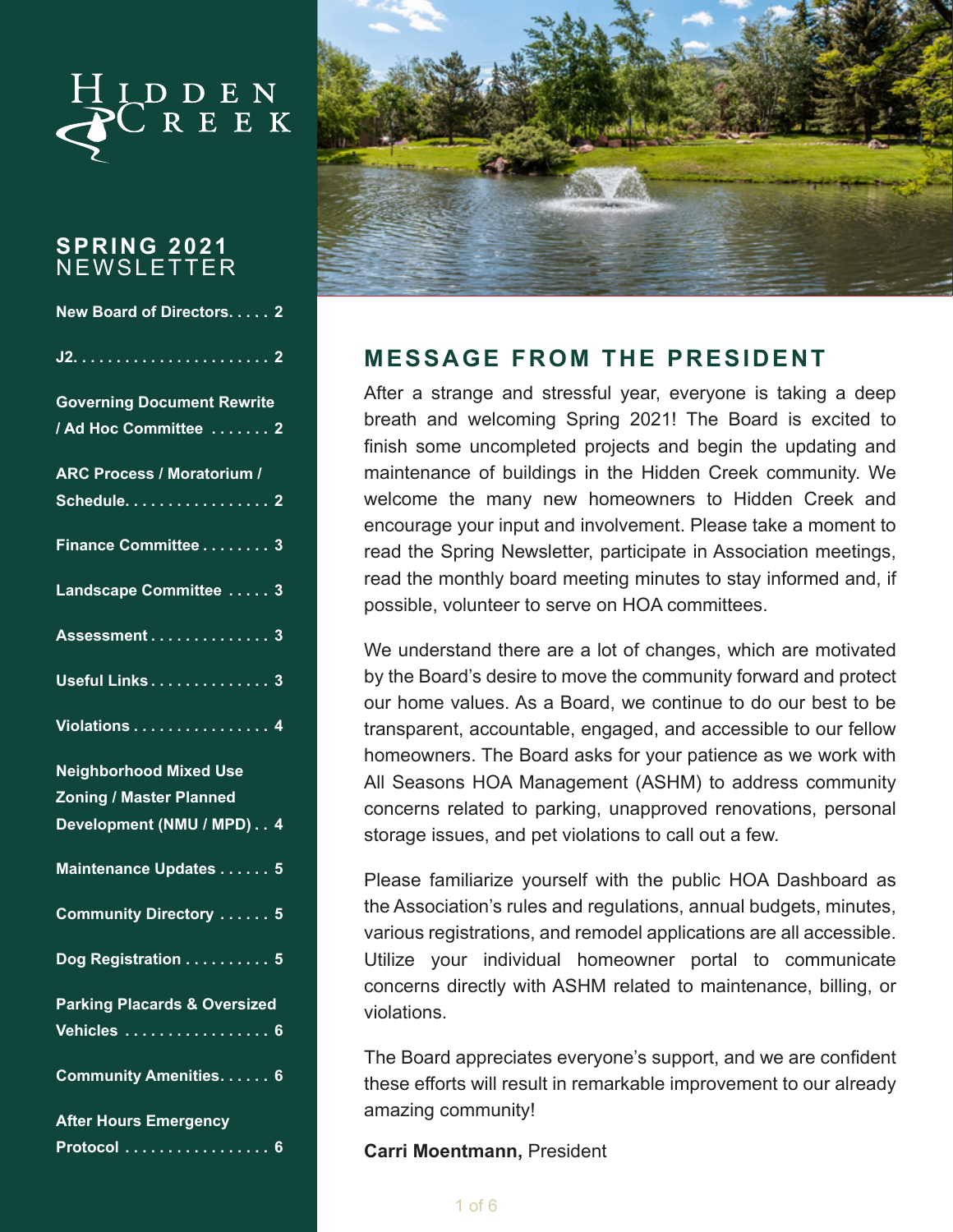## <span id="page-1-0"></span>**NEW BOARD OF DIRECTORS**

**Carri Moentmann,** President

**Devon Patterson,** Treasurer

**Michael Bradley,** Vice President

**Guy Rawson,** Board Member at Large

**Lisa Graveline,** Secretary

#### **Board Meetings**

Monthly meetings are held on the **3rd Thursday of each month at 3 PM Mountain Time**. Please watch for emails with updated Zoom links.

#### **Legal Name for Hidden Creek**

Hidden Creek at the Canyons Owners Association

### **J2**

Exterior building renderings were created and reviewed by the Hidden Creek Board. J2 was on site walking the property with two contractors, ClearCut and MultiM, for bids. The Board is awaiting formal bids from the contractors with plans to interview and select a contractor in May. Materials and color selections are currently being decided. The Association is still on track to complete the first four buildings this summer (Buildings 11, 17, 32 and 38). The work will include new roofing systems, insulation, ventilation, siding and gutters.

## **GOVERNING DOCUMENT REWRITE / AD HOC COMMITTEE**

In February, the Board established an Ad Hoc Rewrite Committee to assist the Board with the process of revising the Association's 40+ year old governing documents. The committee is made up of the following homeowners: Carri Moentmann (Board Liaison), Katie Broadbent (Co-Chair), Tim Knecht (Co-Chair), Kristi Wilson, Georgene Vairo, Judy Sampaio, Thomas Eastwick, and David Knecht.

The Rewrite Committee and the Board have completed their initial review and have submitted the questionnaire provided by HOA legal counsel, Miller Harrison. Miller Harrison will provide a 1st draft of documents from the questionnaire and plan to meet on **April 27, 2021** to begin to begin the review of the draft documents and to answer questions.

# **ARC PROCESS / MORATORIUM / SCHEDULE**

The moratorium is over, and the ARC is preparing for the next meeting on **May 3, 2021**. The new application is available on the dashboard. **[CLICK HERE to access this document](https://www.allseasonsresortlodging.com/wp-content/uploads/2021/04/Hidden-Creek-process-and-application-for-dashboard.pdf)**.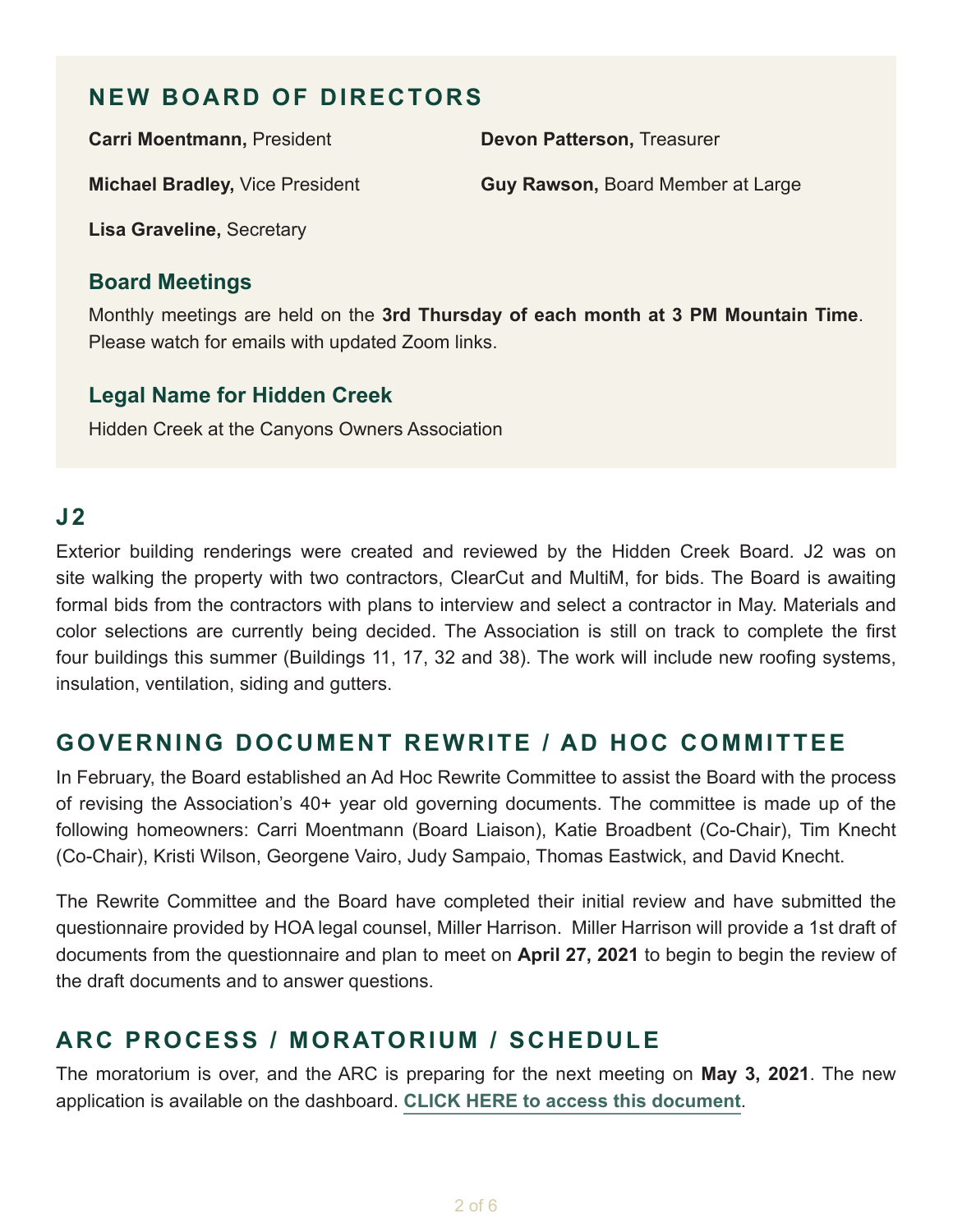<span id="page-2-0"></span>Applications are **due on the 15th of each mont**h. Please make sure to include all required documents to keep your application moving through the process.

The ARC will review all completed applications and make recommendations to the Board. Please note that no work may begin on your unit until you have written approval from the Board and Summit County permit.

## **FINANCE COMMITTEE**

**The Board is still looking for volunteers to join the Finance Committee!** Please send a brief CV/Resume to Amy Short via email at **[ashort@allseasonshoa.com](mailto:ashort@allseasonshoa.com)**. The committee is focusing on looking into loan options, as well as ways to reduce the cost to the community as a whole. The Finance Committee had it's first official meeting on **April 20, 2021.**

# **LANDSCAPE COMMITTEE**

Hidden Creek Landscape Committee was established **April 2021**. Cathy Andrews, Amy Blue, Michael Bradley, Brad Graveline, Patty Harwood, and Steve McBride will be assisting the Board of Directors to meet Hidden Creek's immediate landscape needs while also establishing a comprehensive Landscape Master Plan to improve the aesthetics of our community. Emphasis will be placed on preserving our trees and mountain landscape with the addition of native water-friendly ornamental grasses, foliage, and mulch, etc.

Hidden Creek will be required to establish a multi-year staged execution plan with the objective to reduce large grass areas, conserve water (rising water costs), and reduce long-term maintenance costs while accentuating one of Hidden Creek's greatest assets.

### **ASSESSMENT**

Thank you, homeowners, for your payments! Only a handful of owners are delinquent. **Late Fees and interest are being assessed to delinquent accounts.**

The upcoming projects funded by the assessment will add tremendous value to the community.

# **USEFUL LINKS**

**[HOA Financials »](https://www.allseasonsresortlodging.com/wp-content/uploads/2021/03/2021-HCH-Budget-Final.pdf) [Board Status Update »](https://www.allseasonsresortlodging.com/wp-content/uploads/2021/04/Hidden-Creek-Homeowners-Association-BOD-Status-Update-2.4.2021.pdf) [New Homeowner Registration Form »](https://www.allseasonsresortlodging.com/wp-content/uploads/2020/02/Hidden-Creek-Owner-Registration-Form.pdf) [Hot Tub Standards »](https://www.allseasonsresortlodging.com/wp-content/uploads/2019/02/Hot-TubSpa-Installation-Agreement-Final.pdf) [2021 Certificate of Insurance \(COI \) »](https://www.allseasonsresortlodging.com/wp-content/uploads/2020/10/XX_Hidden-Creek-HO_2021-2022-Certi_2-24-2021_1776829128.pdf) [Rules and Regulations »](https://www.allseasonsresortlodging.com/wp-content/uploads/2021/04/Rules-and-Regulations-3.28.2021.pdf) [ARC Application »](https://www.allseasonsresortlodging.com/wp-content/uploads/2021/04/Hidden-Creek-process-and-application-for-dashboard.pdf) [Zoom Login Instructions »](https://www.allseasonsresortlodging.com/wp-content/uploads/2021/04/How-to-Join-a-Zoom-Meeting.pdf) [Buildium \(HOA Owner Portal\) »](https://allseasonsresortlodging.managebuilding.com/Resident/apps/portal/login) [HOA Owner Dashboard \(Public Documents\) »](https://www.allseasonsresortlodging.com/hoa/hidden-creek/)**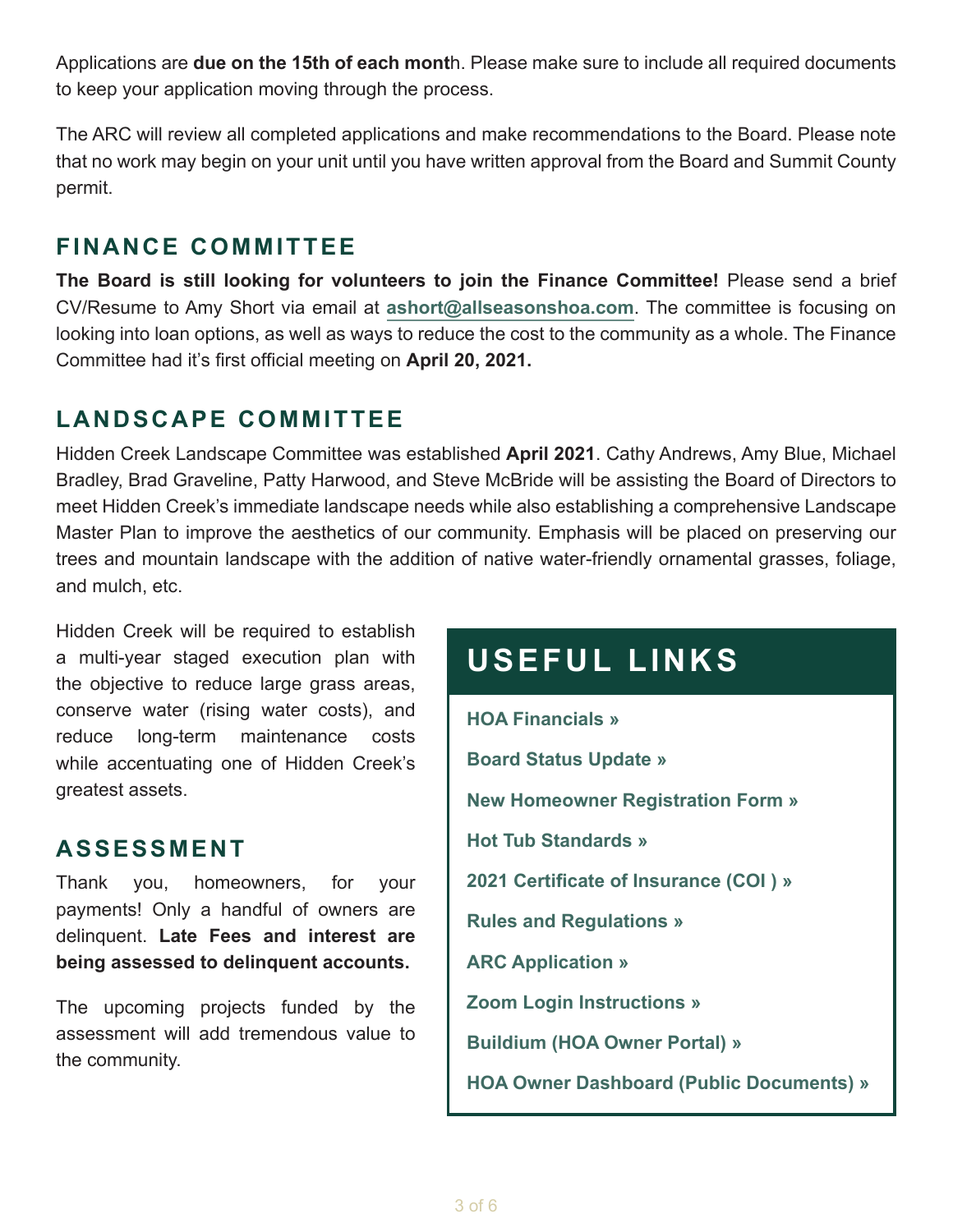## <span id="page-3-0"></span>**VIOLATIONS**

Community-wide enforcement has begun related to the **[Association's Rules and Regulations](https://www.allseasonsresortlodging.com/wp-content/uploads/2021/04/Rules-and-Regulations-3.28.2021.pdf)**, with ASHM making daily and weekly sweeps through the community. A warning violation will first be issued related to any specific type of violation and continued violations of the same type will escalate to fines, in accordance with the Rules and Regulations. The purpose of these sweeps and violations are to gain compliance and improve the aesthetics and uniformity of the community.

Please contact Amy Short if you have a question regarding a violation or need information in order to a resolve a violation.

If homeowners see a violation, please **[log in to your portal](https://allseasonsresortlodging.managebuilding.com/Resident/apps/portal/login)** to alert ASHM.

## **NEIGHBORHOOD MIXED USE ZONING / MASTER PLANNED DEVELOPMENT (NMU / MPD)**

Development surrounding Hidden Creek is currently restricted by the Canyons Village SPA (Specially Planned Area). The SPA has certain restrictions on all or some of the areas surrounding Hidden Creek. Summit County is considering a proposal whereby the NMU (Neighborhood Mixed Use) zoning district, if passed, will open the door for the MPD (Master Planned Development), in which if this too is passed, will supersede the SPA. The entirety of Hidden Creek will be located within the NMU/MPD rezoning district.

While developers will need to seek approval from the County to develop areas within the NMU, the intent of the rezoning is to encourage development and streamline approvals of uses such as:

- Dwelling Unit, Multi-Family
- Recycling Facilities, Class I
- Solar Array, Minor
- Telecommunication Facilities, Co-location
- Major Trailhead Parking (up to 10 spaces)
- Minor Trailhead Parking (fewer than 10 spaces)
- Offices, General
- Building and Maintenance Services
- Hotel, Motel, or Inn
- Park and Ride Lot
- Parking Lot, Commercial

The NMU district would give developers latitude to argue to the County that things like parking lots, recycling facilities, hotels, or condos are "consistent with the uses" of Hidden Creek. It is imperative we stay abreast of what could potentially affect our community. The more we band together and express our concerns to our Council members, the better we stand in protecting our community and our property values.

If you would like to send your concerns to our Summit County Council members, please use the link provided to email all five Council members: **[countycouncil@summitcounty.org](mailto:countycouncil@summitcounty.org)**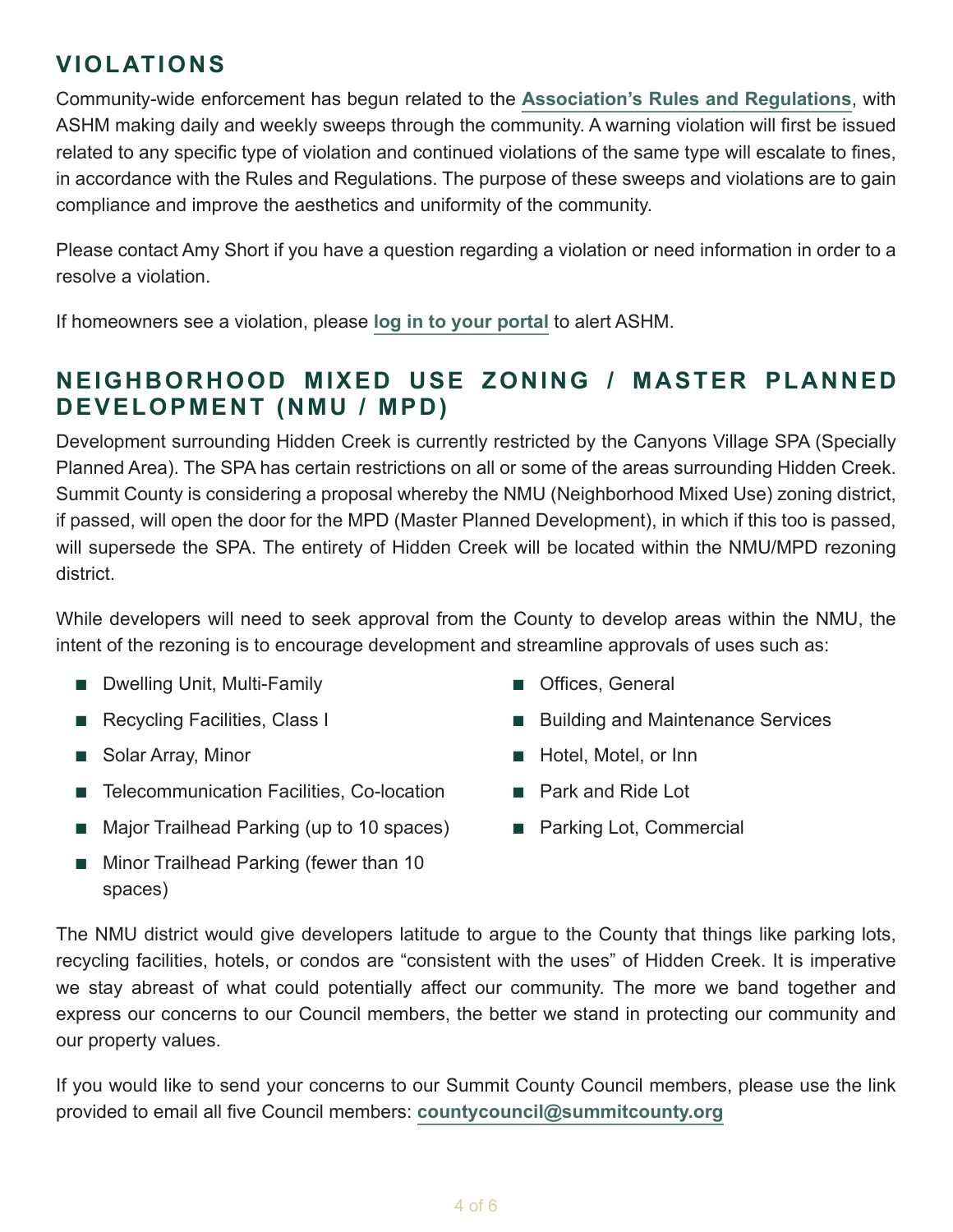## <span id="page-4-0"></span>**MAINTENANCE UPDATES**

#### **Lakeview Retaining Wall and Drain**

Work began **April 19, 2021** and is moving along well. Some parking spaces closest to Cedar Lane, in the Lakeview Parking lot only, will be unavailable for staging and access to the area. Cedar Lane will be closed as a loop, but access to all parking will still be available (with the exception of the aforementioned). **Completion of the retaining wall is expected by the end of April.** 

#### **Asphalt**

This project is scheduled to start **May 10, 2021**. The project will take approximately 3-4 weeks to complete. The scope of work will include a sealcoat of Willow Creek Way and Aspen Drive in the Townhome area and complete excavation and repaving of all roads and parking lots in the Georgetown area.

All Seasons HOA Management (ASHM) will send out notices for parking availability with locations and dates. It will be imperative to the success, and timing of this project, to have patience and compliance with parking.

#### **Sewer Lines**

The lateral sewer lines on Cedar Lane will be scoped and inspected prior to the asphalt work. A sewer line repair is slated to begin this month on Willow Creek Way. All impacted homeowners will be notified prior to the start of repair work.

### **COMMUNITY DIRECTORY**

The Board is interested in improving the sense of community and better leveraging of homeowner resources available for the betterment of our community. While homeowners can opt-out of participating in the directory we believe it fosters and establishes a better sense of community and use of the community's network.

Please email Amy Short at **[ashort@allseasonshoa.com](mailto:ashort@allseasonshoa.com)** or Steve McBride at **[vmaxcal@gmail.com](mailto:vmaxcal@gmail.com)** and they will send you a link to add your information to the Google Doc.

# **DOG REGISTRATION**

All homeowners and tenants' dogs must be registered with ASHM. **[CLICK HERE to access the form](https://www.allseasonsresortlodging.com/wp-content/uploads/2020/03/Hidden-Creek-Dog-Registration.pdf)**. Owners are limited to one dog per unit, unless written permission is received from the Board.

Please email completed forms to **[ashort@allseasonshoa.com](mailto:ashort@allseasonshoa.com)**